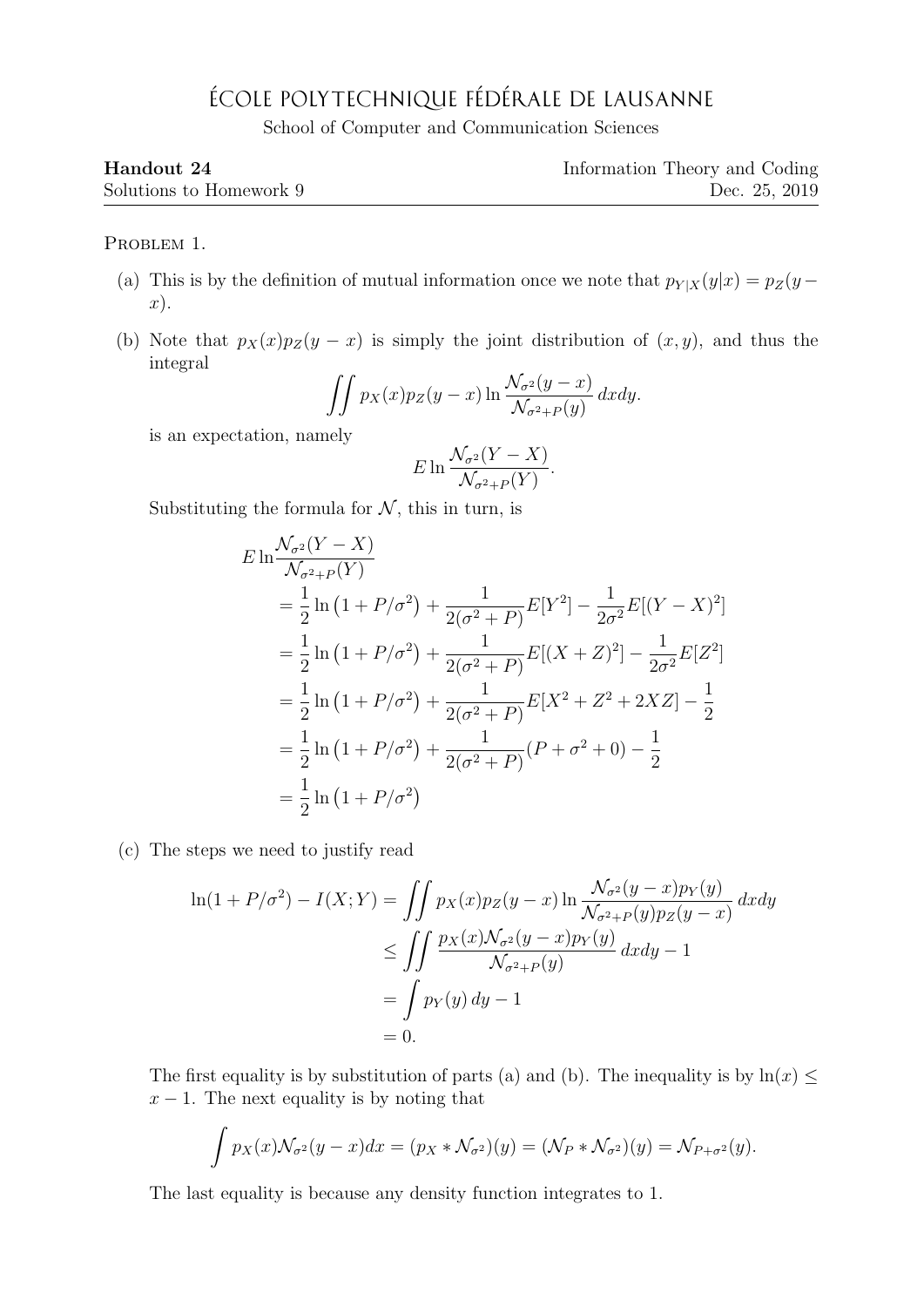(d) The conclusion is made by noting that the right hand side of the first equality in (c) is equal to zero if  $p_Z = \mathcal{N}_{\sigma^2}$ .

PROBLEM 2. Let the input distribution be  $p$ . We thus have

$$
p(-1) + p(0) + p(1) = 1 \qquad p(-1) \ge 0, p(0) \ge 0, p(1) \ge 0
$$

(since p is a distribution) and, to satisfy  $E[b(X)] \leq \beta$  we must have

$$
p(-1) + p(1) = 1 - p(0) \le \beta.
$$

Moreover,

$$
I(X;Y) = H(Y) - H(Y|X)
$$
  
\n
$$
\stackrel{(a)}{=} H(Y) - p(0)
$$
  
\n
$$
\stackrel{(b)}{\leq} 1 - p(0)
$$
  
\n
$$
\stackrel{(c)}{\leq} \min\{1, \beta\}.
$$

where (a) follows because given  $\{X = -1\}$  or  $\{X = 1\}$  there is no uncertainity in Y while given  $\{X = 0\}$ , Y is uniformly distributed in  $\{-1, 1\}$ , (b) holds since Y is binary with equality if  $p(-1) + \frac{1}{2}p(0) = p(1) + \frac{1}{2}p(0) = \frac{1}{2}$  (which happens if we choose  $p(1) =$  $p(-1) = \frac{1}{2}(1 - p(0))$  and (c) holds because of the cost constraint and is equality if we choose  $p(0) = \max\{1 - \beta, 0\}$ . Hence, the capacity is

$$
C = \begin{cases} \beta, & \text{if } \beta \le 1 \\ 1, & \text{if } \beta > 1 \end{cases}.
$$

PROBLEM 3.

- (a) All rates less than  $\frac{1}{2} \log_2(1 + \frac{P}{\sigma^2})$  are achievable.
- (b) The new noise  $Z_1 \rho Z_2$  has zero mean and variance  $E((Z_1 \rho Z_2)^2) = \sigma^2(1 \rho^2)$ . Therefore, all rates less than  $\frac{1}{2} \log_2(1 + \frac{P}{\sigma^2(1-\rho^2)})$  are achievable.
- (c) The capacity is  $C = \max I(X; Y_1, Y_2) = \max(h(Y_1, Y_2) h(Z_1, Z_2)) = \frac{1}{2} \log_2(1 +$ P  $\frac{P}{\sigma^2(1-\rho^2)}$ ). This shows that the scheme used in (b) is a way to achieve capacity.

PROBLEM 4.

- (a) Since C is non-empty, it contains some codeword x. By linearity C must contain  $x + x$ . But, for any  $x, x + x$  is the all-zero sequence since we are doing modulo-2 sums. So, C contains the all-zero sequence.
- (b) The elements of D' are those sequences of the form  $x + y$  where y is in D. Since x is in C and D is a subset of C, any x and y are both in C, and so is their sum.
- (c) Suppose there was an element z common to D and D'. Then  $z = x + y$  where y is in D. Since we assumed that D is a linear subset, then  $z + y$  is also in D. But  $z + y$ equals x, and we arrive at the contradiction that x is in  $D$ .
- (d) Since the mapping  $y \mapsto x+y$  is a bijection, D and D' are in one-to-one correspondence, and hence have the same number of elements.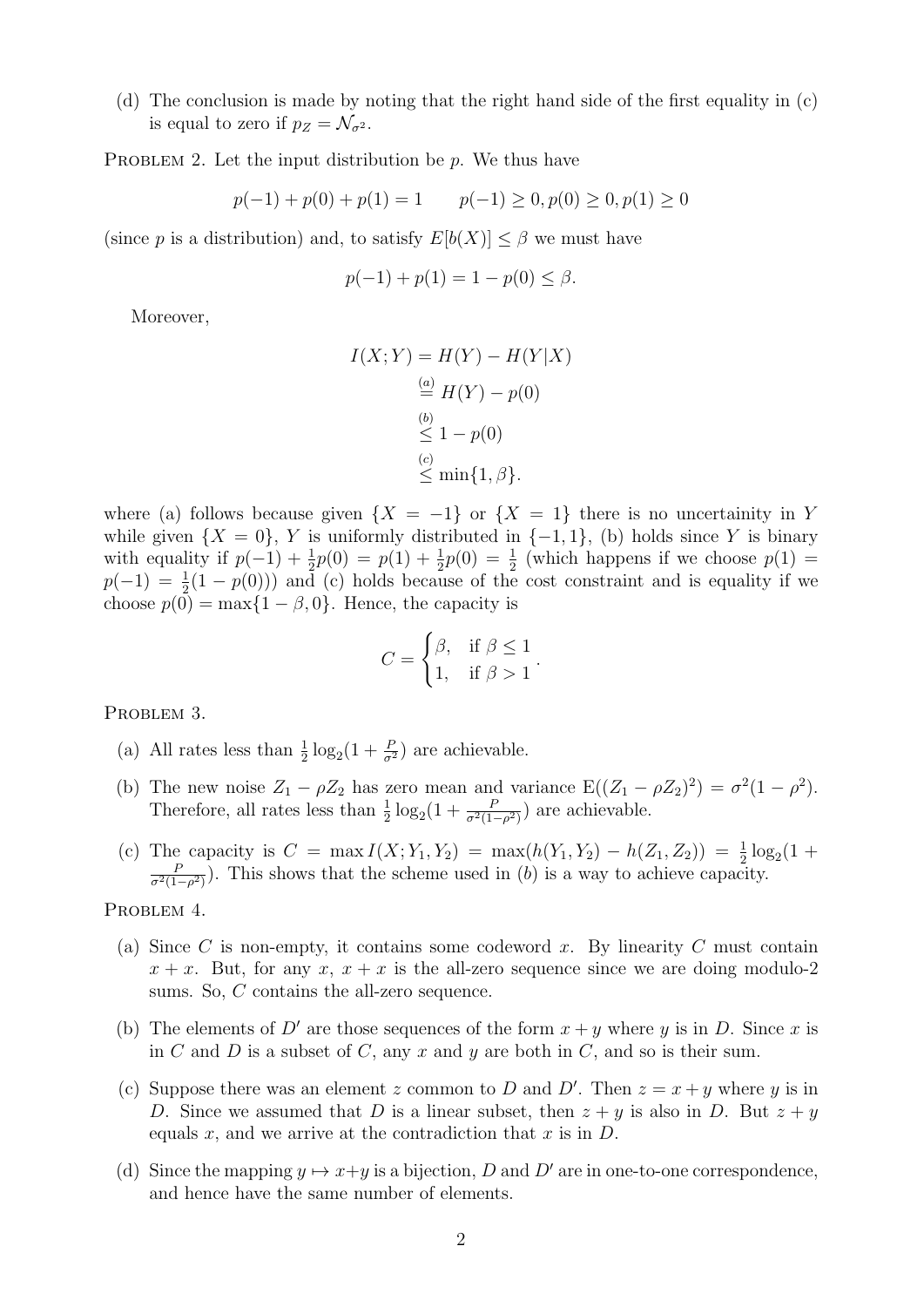- (e) Suppose  $z_1$  and  $z_2$  are in  $D \cup D'$ . There are four possibilities: (1) both  $z_1$  and  $z_2$  are in D, (2) both  $z_1$  and  $z_2$  are in D', (3)  $z_1$  is in D,  $z_2$  is in D', (4)  $z_1$  is in D',  $z_2$  is in D. In case (1), the linearity of D implies that  $z_1 + z_2$  is in D. In case (2),  $z_1 = x + y_1$ and  $z_2 = x + y_2$  for some  $y_1$  and  $y_2$  both in D, then  $z_1 + z_2 = x + x + y_1 + y_2 = y_1 + y_2$ is in D. In case (3)  $z_2 = x + y_2$  and  $z_1 + z_2 = x + (z_1 + y_2)$ , which is in D', and similarly in case (4). Thus in all cases  $z_1 + z_2$  is in  $D \cup D'$  and we see that  $D \cup D'$  is a linear subset of C.
- (f) We thus see that if at the beginning of step (ii) D is a linear subset of  $C$ , at the end of step (iii)  $D \cup D'$  is linear, is a subset of C because both D and D' are, and has twice as many elements of D since  $D'$  has the same number of elements of D and is disjoint from it. Thus, when the algorithm terminates, D contains all elements of C and since it is a subset of  $C$  it must equal  $C$ . Furthermore, its size, being equal to successive doublings of 1, is a power of 2.

PROBLEM 5. Let  $x$  and  $x'$  be two different codewords in the extended Hamming code. Let z and  $z'$  be the parts of x and  $x'$  that come from the Hamming code (i.e., z is all but the last bit of x, and z' that of x'), and p and p' be the bits appended to z and z' to get x and x'. Since x and x' are different then so are z and z': if  $z = z'$  then  $p = p'$  and x and x' would have been the same. Thus,  $d_H(z, z') \geq 3$  since z and z' are different Hamming codewords. On the other hand, if  $d_H(z, z') = 3$ , then z and z' must have different parity: if they both had an even number of 1's or both had an odd number of 1's they would have differed in an even number of places and  $d_H(z, z')$  would have been an even number. Thus, if  $d_H(z, z') = 3$  then  $p \neq p'$  and we have  $d_H(x, x') = 4$ . If  $d_H(z, z') \geq 4$  then clearly  $d_H(x, x') \geq 4$ . We thus see that the minimum distance of the new code is 4.

Consider the following procedure to decode

Given a sequence  $y$ , compare it to all the codewords and find the number of positions in which y differs from them. If there is a unique codeword for which this number is smallest, declare that codeword. If not, declare 'errors were detected'.

If the minimum distance d of a code is an even number,  $d = 2j$ , then if a sequence y differs from the transmitted codeword x by up to  $j-1$  places, then y will be close to the transmitted codeword than to any other and the decoder will correctly decode  $x$ . If however, y differs from x in j places, then no other codeword will be closer to y, but there might be a codeword  $x'$  which also differs from  $y$  in  $j$  places. In such a case the decoder will not be able to correct but detect the errors. In particular, if  $d = 4$ , then all single errors are corrected and all double errors are detected (may even be corrected).

PROBLEM 6.

(a) Note first that the sum of two even-weight codewords is of even weight, the sum of two odd-weight codewords is of even weight and the sum of an odd-weight codeword with an even-weight codeword is of odd weight.

If the code contains no odd-weight codeword then we are done. Otherwise let  $x$ be an odd-weight codeword. Then the mapping  $y \mapsto x + y$  is a bijection between even-weight and odd-weight codewords, and we conclude that there must be an equal number of odd-weight and even-weight codewords.

(b) The same proof above applies: either all codewords have a zero at the nth digit, or there is a codeword x with has a 1 in its nth digit. The mapping  $y \mapsto x + y$  gives a